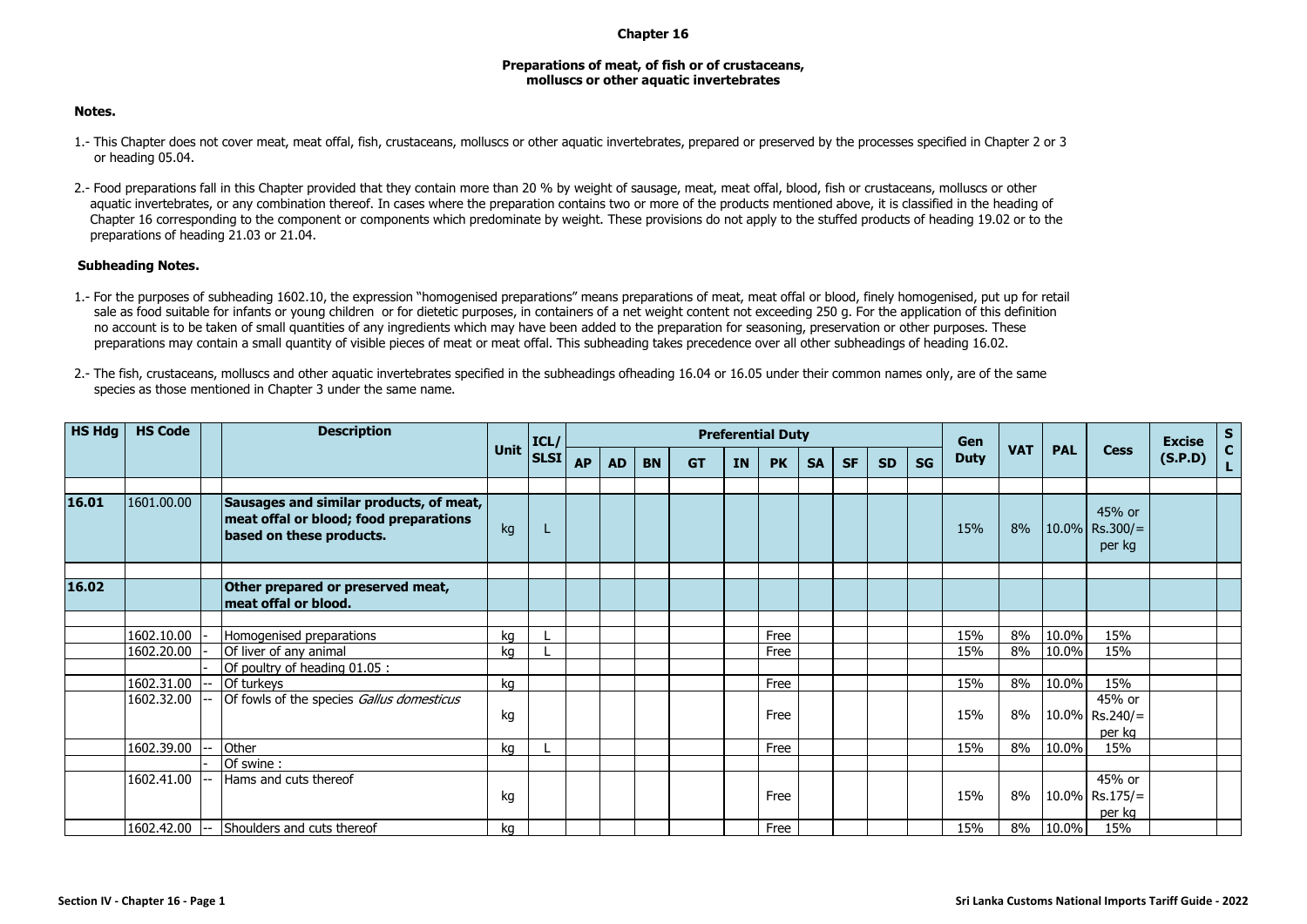| <b>HS Hdg</b> | <b>HS Code</b>           | <b>Description</b>                                       |             | ICL/        |           | <b>Preferential Duty</b><br>Gen |           |                  |           |           |           |           |           |           |             |            | <b>Excise</b>  | ${\sf s}$         |         |                             |
|---------------|--------------------------|----------------------------------------------------------|-------------|-------------|-----------|---------------------------------|-----------|------------------|-----------|-----------|-----------|-----------|-----------|-----------|-------------|------------|----------------|-------------------|---------|-----------------------------|
|               |                          |                                                          | <b>Unit</b> | <b>SLSI</b> | <b>AP</b> | <b>AD</b>                       | <b>BN</b> | <b>GT</b>        | <b>IN</b> | <b>PK</b> | <b>SA</b> | <b>SF</b> | <b>SD</b> | <b>SG</b> | <b>Duty</b> | <b>VAT</b> | <b>PAL</b>     | <b>Cess</b>       | (S.P.D) | $\mathbf{C}$<br>$\mathbf L$ |
|               |                          |                                                          |             |             |           |                                 |           |                  |           |           |           |           |           |           |             |            |                |                   |         |                             |
|               | 1602.49.00               | Other, including mixtures                                |             |             |           |                                 |           |                  |           |           |           |           |           |           |             |            |                | 45% or            |         |                             |
|               |                          |                                                          | kg          | L           |           |                                 |           |                  |           | Free      |           |           |           |           | 15%         | 8%         |                | 10.0% Rs.250/=    |         |                             |
|               |                          |                                                          |             |             |           |                                 |           |                  |           |           |           |           |           |           |             |            |                | per kg            |         |                             |
|               | 1602.50.00               | Of bovine animals                                        |             |             |           |                                 |           |                  |           |           |           |           |           |           |             |            |                | 45% or            |         |                             |
|               |                          |                                                          | kg          | L           |           |                                 |           |                  |           | Free      |           |           |           |           | 15%         | 8%         | 10.0%          | $Rs.200/=$        |         |                             |
|               |                          |                                                          |             |             |           |                                 |           |                  |           |           |           |           |           |           |             |            |                | per kg            |         |                             |
|               | 1602.90.00               | Other, including preparations of blood of any            |             |             |           |                                 |           |                  |           |           |           |           |           |           |             |            |                | 45% or            |         |                             |
|               |                          | animal                                                   | kg          | L           |           |                                 |           |                  |           | Free      |           |           |           |           | 15%         | 8%         |                | 10.0% Rs.125/=    |         |                             |
|               |                          |                                                          |             |             |           |                                 |           |                  |           |           |           |           |           |           |             |            |                | per kg            |         |                             |
| 16.03         | 1603.00.00               |                                                          |             |             |           |                                 |           |                  |           |           |           |           |           |           |             |            |                |                   |         |                             |
|               |                          | Extracts and juices of meat, fish or                     |             |             |           |                                 |           |                  |           |           |           |           |           |           |             |            |                | 50% or            |         |                             |
|               |                          | crustaceans, molluscs or other aquatic<br>invertebrates. | kg          | L           |           |                                 |           |                  |           | Free      |           |           | 5%        |           | 10%         | $8\%$      |                | $10.0\%$ Rs.125/= |         |                             |
|               |                          |                                                          |             |             |           |                                 |           |                  |           |           |           |           |           |           |             |            |                | per kg            |         |                             |
|               |                          |                                                          |             |             |           |                                 |           |                  |           |           |           |           |           |           |             |            |                |                   |         |                             |
| 16.04         |                          | Prepared or preserved fish; caviar and                   |             |             |           |                                 |           |                  |           |           |           |           |           |           |             |            |                |                   |         |                             |
|               |                          | caviar substitutes prepared from fish                    |             |             |           |                                 |           |                  |           |           |           |           |           |           |             |            |                |                   |         |                             |
|               |                          | eggs.                                                    |             |             |           |                                 |           |                  |           |           |           |           |           |           |             |            |                |                   |         |                             |
|               |                          |                                                          |             |             |           |                                 |           |                  |           |           |           |           |           |           |             |            |                |                   |         |                             |
|               |                          | Fish, whole or in pieces, but not minced :               |             |             |           |                                 |           |                  |           |           |           |           |           |           |             |            |                |                   |         |                             |
|               | 1604.11.00               | Salmon                                                   | kg          | L/S         |           |                                 |           | 11.25%           |           | Free      |           |           | 4.5%      |           | 15%         | 8%         | 10.0%          |                   |         | $\ast$<br>$\ast$            |
|               | 1604.12.00               | Herrings                                                 | kg          | L/S         |           |                                 |           | 11.25%           |           |           |           |           | 4.5%      |           | 15%         | 8%         | 10.0%          |                   |         | $\ast$                      |
|               | 1604.13.00               | Sardines, sardinella and brisling or sprats              | kg          | L/S         |           |                                 |           | 11.25%           |           |           |           |           |           |           | 15%         | 8%         | 10.0%          |                   |         | $\ast$                      |
|               | 1604.14.00               | Tunas, skipjack and bonito (Sarda spp.)                  | kg          | L/S         |           |                                 |           | 11.25%           |           |           |           |           |           |           | 15%         | 8%         | 10.0%          |                   |         | $\ast$                      |
|               | 1604.15.00<br>1604.16.00 | Mackerel<br>Anchovies                                    | kq          | L/S<br>L/S  |           |                                 |           | 11.25%<br>11.25% |           | Free      |           |           |           |           | 15%<br>15%  | 8%<br>8%   | 10.0%<br>10.0% |                   |         | $\ast$                      |
|               | 1604.17.00               | Eels                                                     | kg          |             |           |                                 |           | 11.25%           |           |           |           |           |           |           | 15%         | 8%         | 10.0%          |                   |         | $\ast$                      |
|               | 1604.18.00               | Shark fins                                               | kg<br>kg    |             |           |                                 |           | 11.25%           |           |           |           |           | 4.5%      |           | 15%         | 8%         | 10.0%          |                   |         |                             |
|               | 1604.19.00               | Other                                                    | kg          | L/S         |           |                                 |           | 11.25%           |           |           |           |           | 4.5%      |           | 15%         | 8%         | 10.0%          |                   |         | $\ast$                      |
|               | 1604.20.00               | Other prepared or preserved fish                         |             |             |           |                                 |           |                  |           |           |           |           |           |           |             |            |                |                   |         |                             |
|               |                          | Canned Fish Curry                                        | kg          | L/S         |           |                                 |           | 11.25%           |           |           |           |           |           |           | 15%         | 8%         | 10.0%          |                   |         | $\ast$                      |
|               |                          | Caviar and caviar substitutes :                          |             |             |           |                                 |           |                  |           |           |           |           |           |           |             |            |                |                   |         |                             |
|               | 1604.31.00               | Caviar                                                   | kq          |             |           |                                 |           | 12.5%            |           | Free      |           |           | 4.5%      |           | 15%         | 8%         | 10.0%          |                   |         |                             |
|               | 1604.32.00               | Caviar substitutes                                       | kg          |             |           |                                 |           |                  |           | Free      |           |           | 4.5%      |           | 15%         | 8%         | 10.0%          |                   |         |                             |
|               |                          |                                                          |             |             |           |                                 |           |                  |           |           |           |           |           |           |             |            |                |                   |         |                             |
| 16.05         |                          | <b>Crustaceans, molluscs and other</b>                   |             |             |           |                                 |           |                  |           |           |           |           |           |           |             |            |                |                   |         |                             |
|               |                          | aquatic invertebrates, prepared or                       |             |             |           |                                 |           |                  |           |           |           |           |           |           |             |            |                |                   |         |                             |
|               |                          | preserved.                                               |             |             |           |                                 |           |                  |           |           |           |           |           |           |             |            |                |                   |         |                             |
|               |                          |                                                          |             |             |           |                                 |           |                  |           |           |           |           |           |           |             |            |                |                   |         |                             |
|               | 1605.10.00               | Crab                                                     | kg          |             |           |                                 |           |                  |           |           |           |           |           |           | 15%         |            | 8% 10.0%       | 15%               |         |                             |
|               |                          | Shrimps and prawns:                                      |             |             |           |                                 |           |                  |           |           |           |           |           |           |             |            |                |                   |         |                             |
|               | 1605.21.00               | Not in airtight container                                | kg          |             |           |                                 |           |                  |           |           |           |           |           |           | 15%         | 8%         | 10.0%          | 15%               |         |                             |
|               | 1605.29.00               | Other                                                    | kg          |             |           |                                 |           |                  |           |           |           |           |           |           | 15%         | 8%         | 10.0%          | 15%               |         |                             |
|               | 1605.30.00               | Lobster                                                  | kg          |             |           |                                 |           |                  |           |           |           |           |           |           | 15%         | 8%         | 10.0%          | 15%               |         |                             |
|               | 1605.40.00               | Other crustaceans                                        | kg          |             |           |                                 |           |                  |           |           |           |           |           |           | 15%         | 8%         | 10.0%          | 15%               |         |                             |
|               |                          | Molluscs:                                                |             |             |           |                                 |           |                  |           |           |           |           |           |           |             |            |                |                   |         |                             |
|               | 1605.51.00               | Oysters                                                  | kg          |             |           |                                 |           |                  |           |           |           |           |           |           | 15%         | 8%         | 10.0%          | 15%               |         |                             |
|               | 1605.52.00               | Scallops, including queen scallops                       | kg          |             |           |                                 |           |                  |           |           |           |           |           |           | 15%         |            | 8% 10.0%       | 15%               |         |                             |
|               | 1605.53.00               | Mussels                                                  | kg          |             |           |                                 |           |                  |           |           |           |           |           |           | 15%         |            | 8% 10.0%       | 15%               |         |                             |